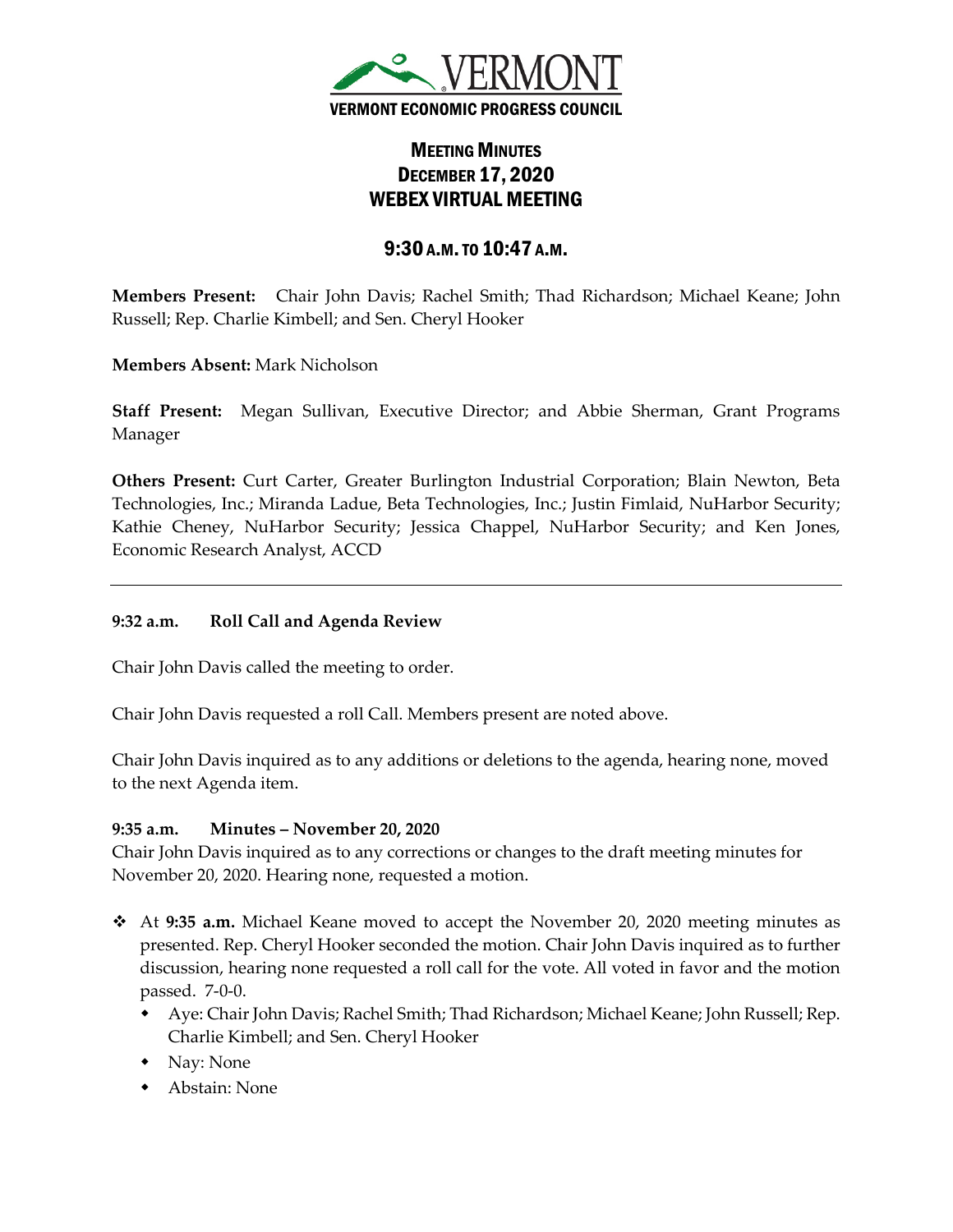#### **9:36 a.m. Public Comment**

Chair John Davis inquired as to any members of the public present to provide public comment or announcements, hearing none, moved to the next Agenda item.

## **9:36 a.m. Vermont Employment Growth Incentive (VEGI):** Beta Technologies, Inc., South Burlington (Final) NuHarbor Security, Colchester (Final)

Megan Sullivan noted that the initial applications for each company had previously received approval from the Council with the Council finding that both companies had met the "but for" requirement. The final application provides the companies with an opportunity to revise numbers before they are locked as performance targets.

- At **9:38 a.m.** Rachel Smith moved to enter into Executive Session to discuss VEGI applications, citing 1 VSA, §313(a)(6). Rep. Cheryl Hooker seconded the motion. Chair John Davis inquired as to further discussion, hearing none requested a vote. All voted in favor and the motion passed. 7-0-0.
	- Aye: Chair John Davis; Rachel Smith; Thad Richardson; Michael Keane; John Russell; Rep. Charlie Kimbell; and Sen. Cheryl Hooker
	- Nay: None
	- Abstain:
- At **10:21 a.m.** the Council exited from the Executive Session. Rep. Charlie Kimbell exited the meeting during Executive Session.
- At **10:21 a.m.** John Russell moved to approve the Final Application, filed by Beta Technologies, Inc., for a project in South Burlington, that the Council give final authorization of VEGI incentives of up to \$2,400,096 with an estimated incentive of \$2,152,283, with Green VEGI Enhancement, and an estimated net return to the State of \$639,046 for activity commencing in 2020 as approved by the Board in June 2020, when the Board determined that the applicant met the But For and other Approval Criteria. Michael Keane seconded the motion. Chair John Davis inquired as to further discussion, hearing none requested a roll call for the vote. All voted in favor and the motion passed. 6-0-0.
	- Aye: Chair John Davis; Rachel Smith; Thad Richardson; Michael Keane; John Russell; and Sen. Cheryl Hooker
	- Nay: None
	- Abstain:
- At **10:23 a.m.** John Russell moved to approve the Final Application, filed by NuHarbor Security, for a project in Colchester, that the Council give final authorization of VEGI incentives of up to \$437,856 with an estimated incentive of \$408,666, and an estimated net return to the State of \$527,334 for activity commencing in 2020 as approved by the Board in October 2020, when the Board determined that the applicant met the But For and other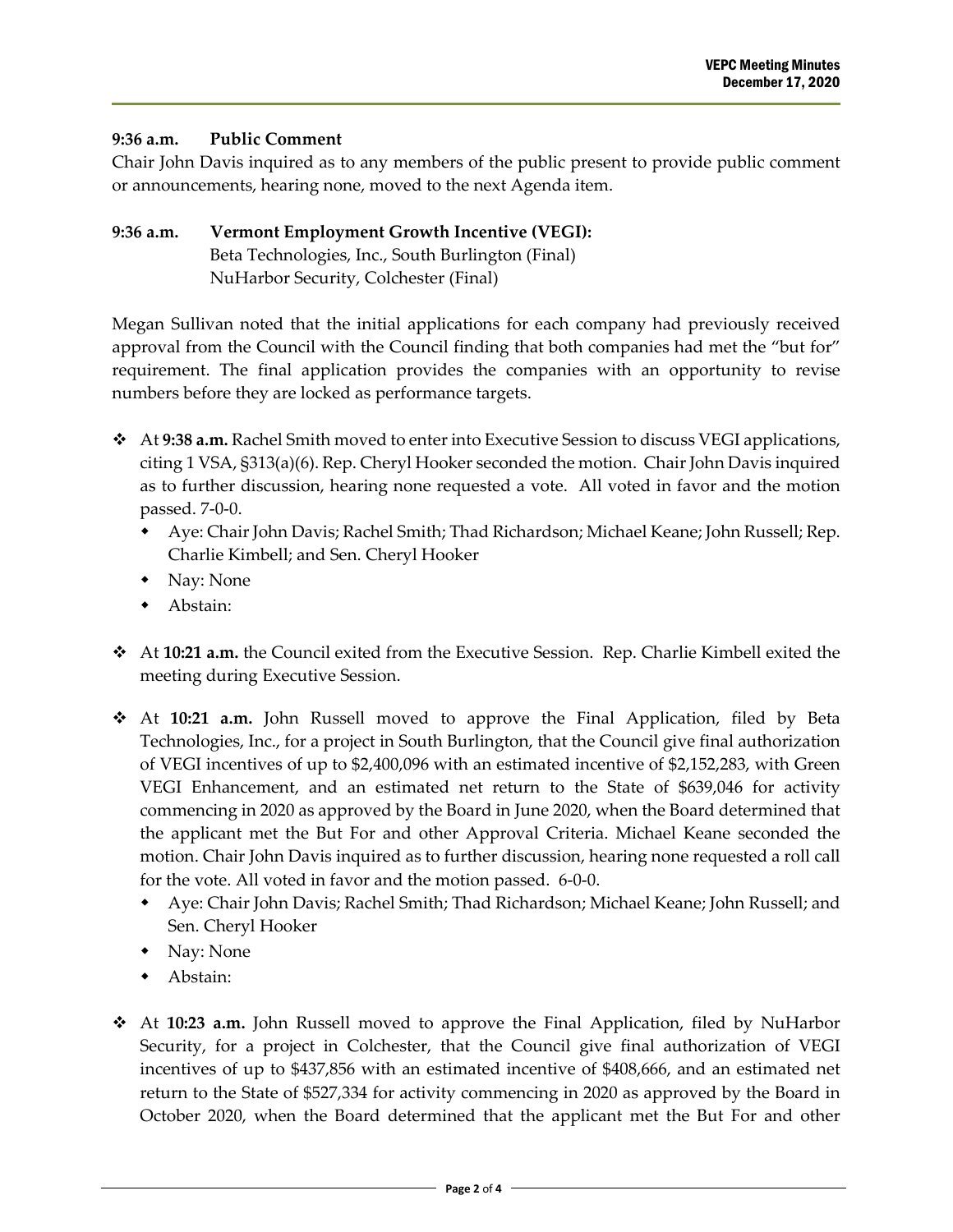Approval Criteria. Michael Keane seconded the motion. Chair John Davis inquired as to further discussion, hearing none requested a roll call for the vote. All voted in favor and the motion passed. 6-0-0.

- Aye: Chair John Davis; Rachel Smith; Thad Richardson; Michael Keane; John Russell; and Sen. Cheryl Hooker
- Nay: None
- Abstain:

## **10:26 a.m. Executive Director Updates:**

Megan Sullivan provided the Council with an update on the VEGI Capwatch, noting that 3 applications had been considered during 2020. Desert Harvest cancelled their application having decided not to move their business to Vermont. Desert Harvest had also been the only LMA considered for the year. Megan noted that it was a light year but it was not unexpected given the pandemic.

Megan advised that with the increase in minimum wage for 2021, the VEGI qualifying wage will increase. The new qualifying wage at 160% is just over \$39,000 now, or 18.80/hour. For an LMA it is just over \$34,500 or \$16.45/hour. The Council discussed this wage criteria.

Megan Sullivan updated the Council on the St. Albans TIF District. The City provided staff with information on cost adjustments for one of their approved projects. Staff reviewed the Attorney General Office's memo on the Substantial Change threshold. The proposal from St. Albans was under what that memo indicates and as such VEPC staff informed the City that they do not need to come to the Council with a Substantial Change Request for those cost increases.

Megan Sullivan noted that the virtual fall monitoring visits for TIF Districts has concluded and the TIF annual reporting process is underway.

Chair John Davis inquired as to any other business. Sen. Cheryl Hooker would like to discuss at a future meeting the Auditor's report regarding VEPC and the VEGI program. She noted that the legislature will be interested in more information. Megan Sullivan would welcome the opportunity to discuss the Auditor's report. She noted that the Auditor had informed VEPC a risk assessment would be conducted, which is laid out in that office's professional standard's manual. However, that assessment was not conducted or produced, a change that VEPC was not notified of.

John Russell requested an update on new Council members. Megan Sullivan noted that the Governor's Office intends to fill those seats and she will check back in with them. She will also be reaching out to Council members whose terms expire in 2021 to glean whether they will be requesting reappointment.

The meeting adjourned at 1**0:47 a.m**.